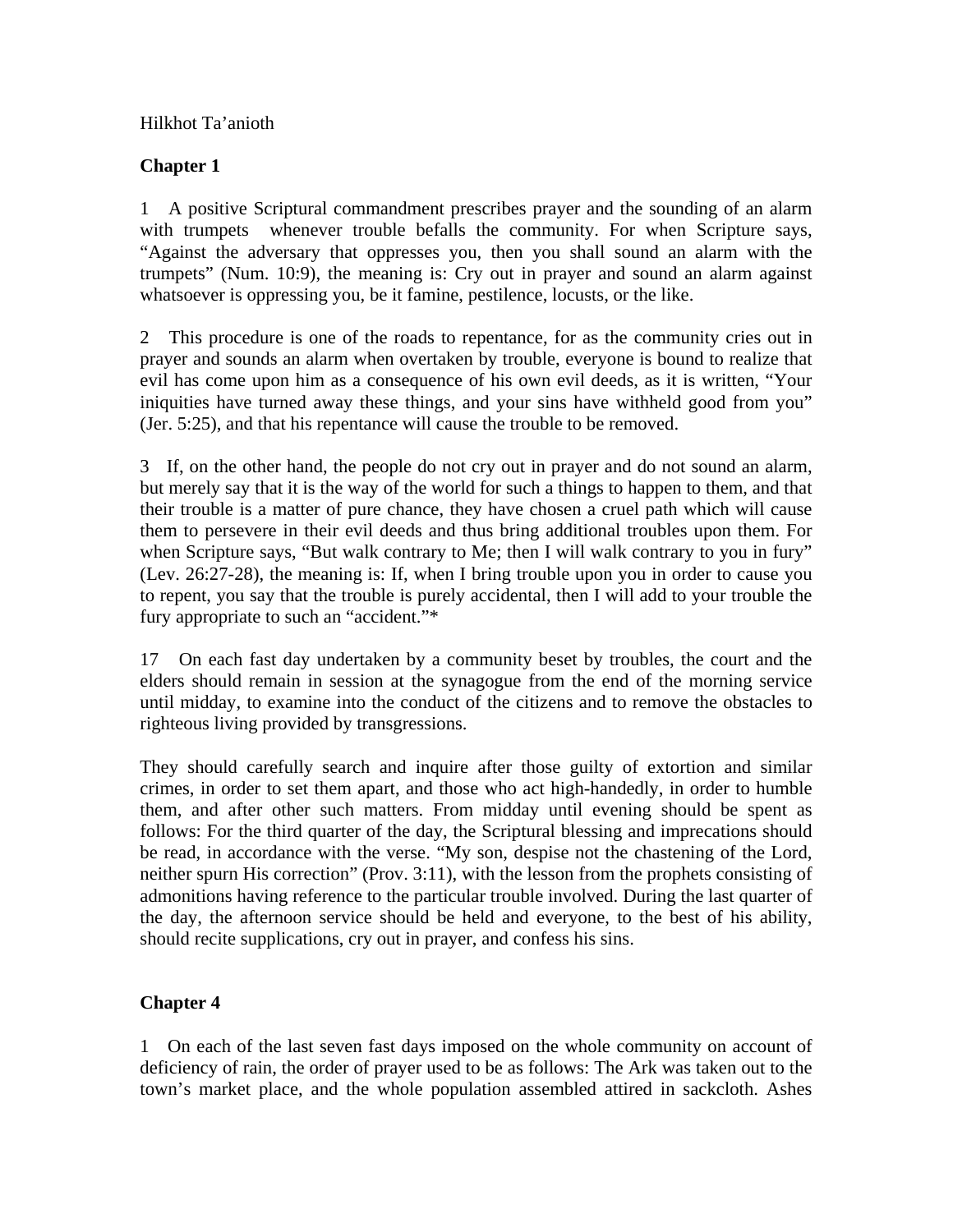were placed upon the Ark and upon the scroll of the Law, in order to intensify the weeping and humble the people's hearts. One of the people then took some of the ashes and placed them upon the head of the patriarch and upon the head of the chief member of the court, at the spot where the phylacteries are worn, to make them feel ashamed and cause them to repent. Then everyone else took some ashes and put them on his own head.

2 Thereupon, while everybody was seated, an elder scholar stood up among them—if there was no elder scholar present, a younger scholar stood up in his place; if there was neither an elder nor a younger scholar present, someone of imposing appearance stood up instead. Addressing words of exhortation to the gathering, he spoke as follows: "My brethren, neither sackcloth nor fasting is of any avail, only repentance and good deeds, as we find in the case of Nineveh, for Scripture does not say of the men of Nineveh, 'God saw their sackcloth and their fasting,' but 'God saw their works' (Jonah 3:10), and the prophet says further, 'Rend your hearts and not your garments' (Joel 2:13)." The speaker then added further exhortations along these lines, to the best of his ability, until he reduced his listeners' hearts to submission and caused them to repent completely.

3 After the speaker finished his words of exhortation, they proceeded to recite the service, appointing as reader someone eligible to recite the prayers on such fast days. If the speaker who had addressed them with words of exhortation was eligible, he was deputized to act also as reader; otherwise another person was appointed.

4 Who was regarded as eligible to recite the prayers on such fast days? A person who was accustomed to reciting prayers and reading from the Torah, the Prophets, and the Writings; one who had small children, yet was without means and was dependent upon his labor in the field; one whose household was free from transgression—i.e., none of whose sons, household members, relatives, or other dependents was a transgressor—and who had a blameless reputation in his youth; a person of humble disposition, and held in favor by the people, and one who understood melody and had a sweet voice. If an elder could be found with all these qualifications, he was given preference; otherwise one who was not an elder was appointed to lead the congregation in prayer, so long as he answered all these requirements.

## **Chapter 5**

1 There are days which are observed by all Israel as fasts because tragic events happened on them, the object being to stir hearts and open the way to repentance, and to remind us of our own evil deeds, and of our fathers' deeds which were like ours, as a consequence of which these tragic afflictions came upon them and upon us. For as we remember these things we ought to repent and do good, in accordance with the Scriptural verse, "And they shall confess their iniquity and the iniquity of their fathers," etc. (Lev. 26:40).

2 These fast days are the following: